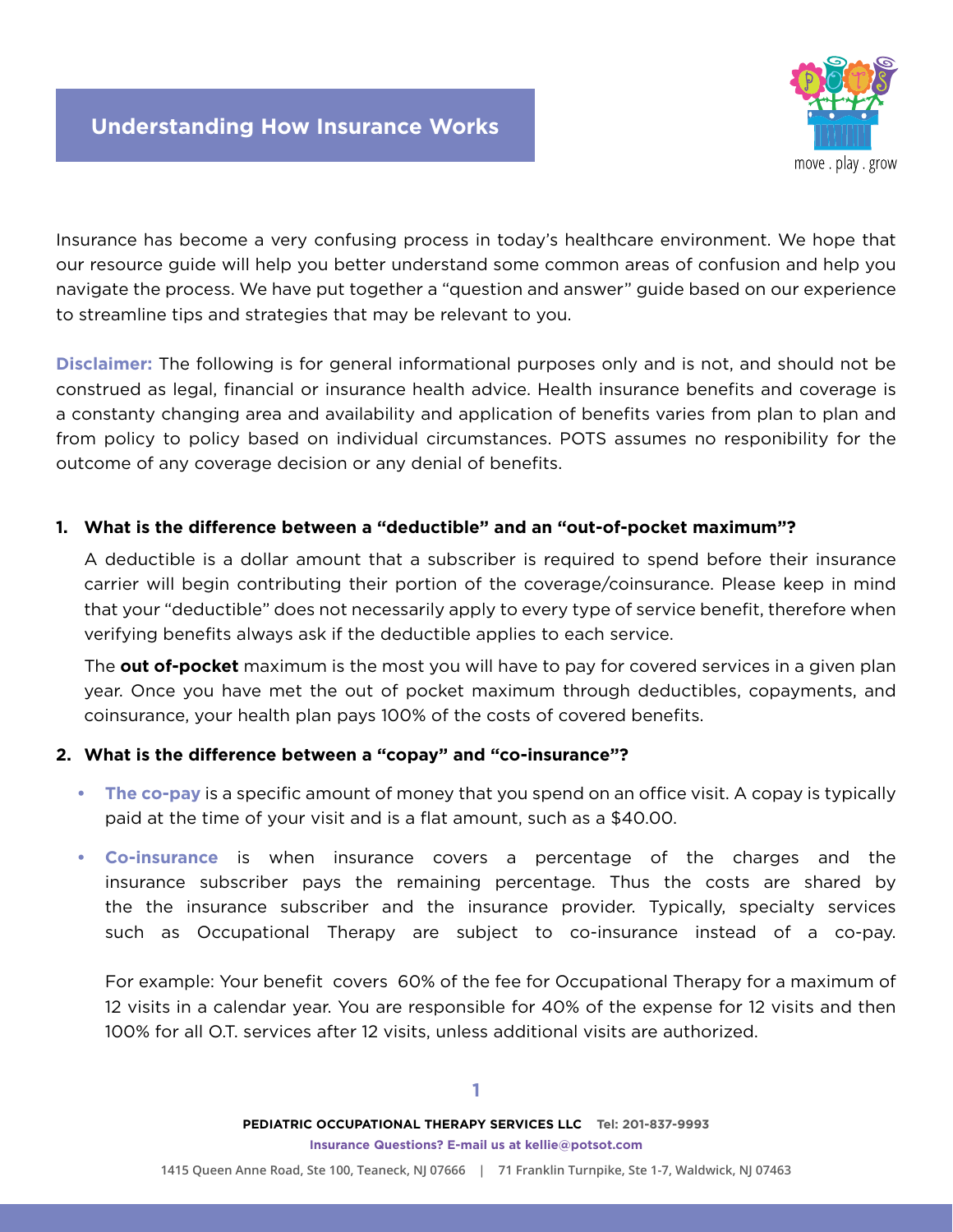## **3. How likely am I to get approved for additional visits beyond the initial visit allotment?**

Typically, insurance carriers will authorize an initial allotment (e.g. 12 visits of OT, PT, SLP combined). However, they may state that more visits may be approved based on "medical necessity." This can often be misleading as we find that clients anticipate that insurance will cover many additional sessions. However we find that typically once you reach the initial allotment threshold, fewer and fewer additional visits are authorized. For example, when submitting for approval beyond the initial visit maximum cap, we frecuently see that 3-4 visits may be approved and then a medical review will be requested when each allotment is exhausted. This triggers the combersome process of submitting clinical documentation, case management review, and potentially additional steps such as "peer to peer" review. It is important to understand that each of these additional steps take time. You should be prepared that not all sessions, necessary to ensure continuity of care therapy, will be covered by insurance. There may be interuptions in coverage during this process that you will be financially responsable for.

## **4. If my insurance requires POTS to request for "pre-authorization," is there an additional charge?**

POTS does not charge for submitting requests for "pre-authorization", however if the process demands more than 30 minutes of administrative time, POTS will ask you to follow up with your insurance carrier on your own, or you may request additional administration time from POTS for a fee.

## **5. Does POTS submit to my insurance if I am accessing my out-of-network benefits?**

POTS has the ability to submit claims to your insurance in an attempt to access out-of-network benefits. If your out-of-network benefit does not reach a minimum threshold determined by POTS, then we will bill you for services at a discounted prompt pay rate. For promt pay patients, POTS does not submit claims, get authorizations or communicate at all with your insurance carrier. Feel free to submit on your own. There are no guarantees of coverage.

## **6. What is a "GAP exception"?**

A network gap exception is a tool that health insurance providers use to bridge the gap in their network of contracted healthcare providers. This may enable insurance subscribers to access "in-network benefits" from an out-of-network service provider like POTS. Each company's gap exception has its own set of rules. POTS does not accept all in-network gap exceptions.

## **7. How can I maximize my chances of insurance covering therapy?**

- Take time to understand your plan benefits, the claims process, exclusions, and diagnoses that are not covered.
- Get a prescription or doctor's order from your pediatrician or referring physician. The doctor's order should state: your child's name, date of birth, diagnosis, diagnosis code(s) and prescribe

**PEDIATRIC OCCUPATIONAL THERAPY SERVICES LLC Tel: 201-837-9993 Insurance Questions? E-mail us at kellie@potsot.com**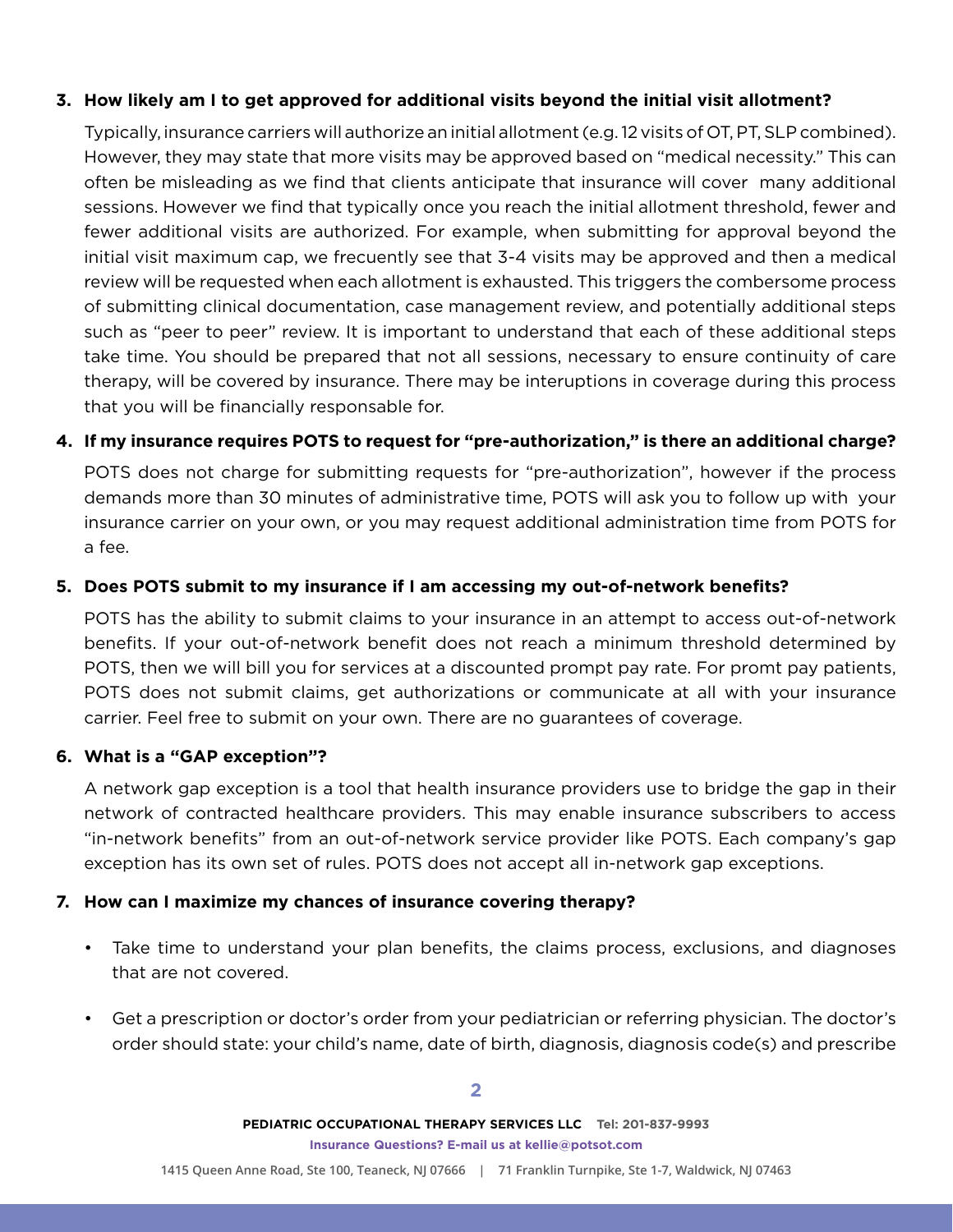"Occupational (Physical or Speech Therapy or Feeding) therapy evaluation and treatment." A doctor's prescription/order helps to support the medical necessity of the services regardless of wether the insurance requires a doctor's order.

- Submitting a copy of your Occupational, Physical & Speech Therapy Evaluation when submitting claims can help support the overall process.
- Submitting claims within 7 days from your "date of service" and following up with insurance within 14 days of your claim submission. Timeliness is essential when managing the claims submission process.
- Ensure that you download your superbill within 7 days each time you receive it, or it will no longer be available, as per HIPAA regulations. Save all bills.
- Create an insurance tracking spreadsheet to keep track of claims submitted, claims denied and claims paid.
- Scrutinize and keep all of your "Explanation Of Benefits" and call the insurance company with questions and concerns.

# **8. What do I do if I have an Occupational, Physical, or Speech Therapy benefit, the verification of benefits indicates that I am not subject to any exclusions, and I submitted the claims appropriately, but coverage is denied?**

Unfortunately, it is extremely common to have claims denied even when a client appears to have coverage and has completed the process correctly. In our experience, we have seen two identical claims submitted. One claim was denied, and one was covered, and there is no justification for the denial. The bottom line is that follow up is essential. Here are some tips:

- Call your insurance company to determine the reason for denial. Ask for a copy of the plan's benefit policy for therapy and an explanation of the denial in writing if there is none on the explanation of benefits, or you don't understand it. Write down who you spoke to, the date and time, and what was said on each telephone call. Maintain all communication in a file.
- If you get health insurance through your employer, contact your Human Resources Department to see if the benefits department offers an insurance claim advocate to help you navigate the process. Request your child's pediatrician and referring physician to write letters of medical necessity to the insurance company in support of the need for therapy services.
- Make a formal appeal to your insurance company for reconsideration. Contact the Member Services Department to learn how to appeal insurance denials, obtain the mailing address